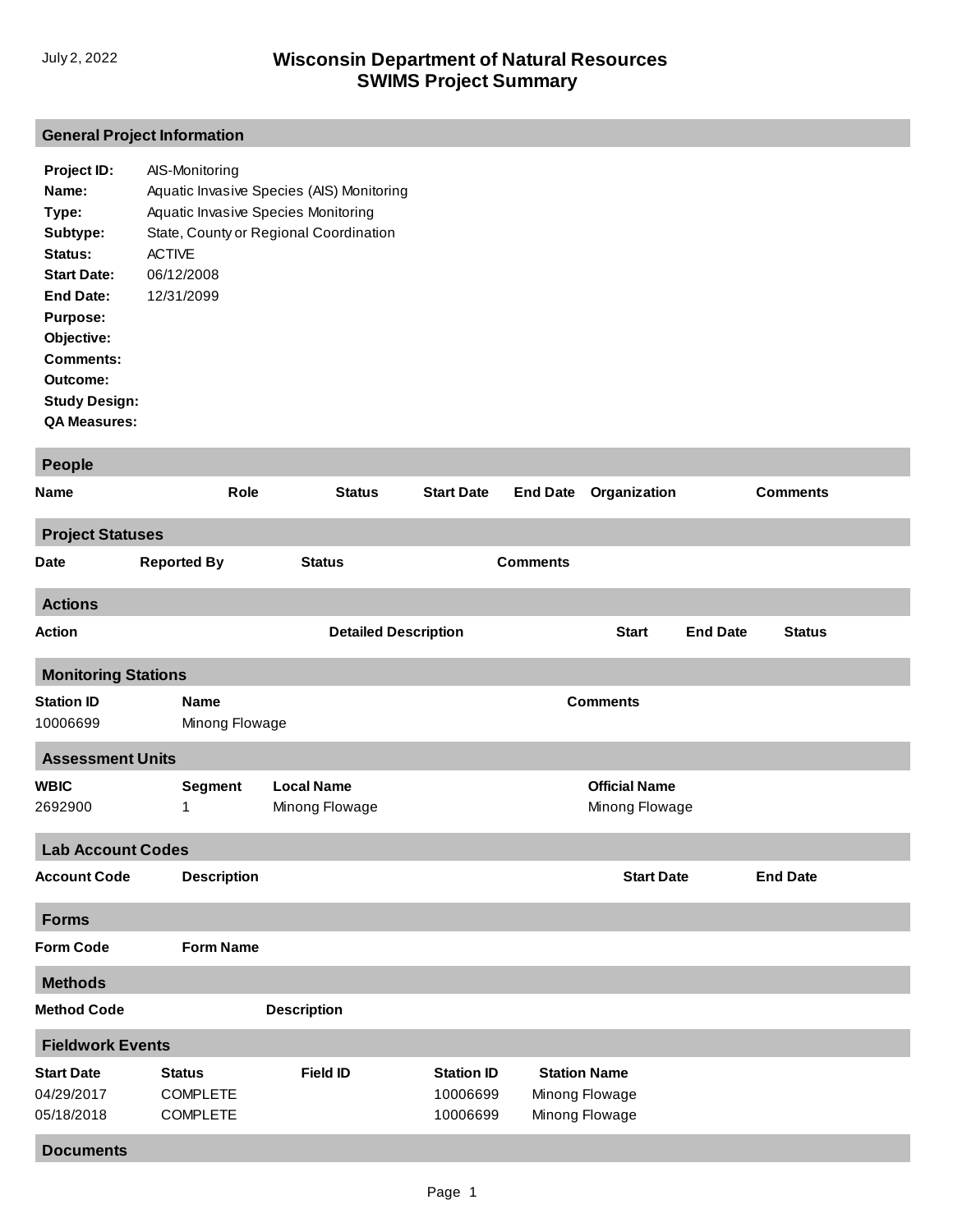| <b>Title</b>                                                           | <b>Description</b>                                                                                                                                                                                                                                                                                                                                                                                                                                                                                                                                | <b>Author</b>           | <b>Published</b> | <b>Comments</b> |
|------------------------------------------------------------------------|---------------------------------------------------------------------------------------------------------------------------------------------------------------------------------------------------------------------------------------------------------------------------------------------------------------------------------------------------------------------------------------------------------------------------------------------------------------------------------------------------------------------------------------------------|-------------------------|------------------|-----------------|
| 2011-2012 VHS<br>Surveillance Data                                     | Spreadsheet with VHS surveillance<br>data for 2011-2012 for various lakes                                                                                                                                                                                                                                                                                                                                                                                                                                                                         | Eric Eikenberry         | 07/17/2012       |                 |
| <b>CLP Vouchers at Madison</b><br>Herbarium 2010                       | throughout Wisconsin.<br>Spreadsheet of 2010 CLP vouchers at Laura J. Herman<br>Madison Herbarium, including county,<br>WBIC, place, collector names, and<br>collection date.                                                                                                                                                                                                                                                                                                                                                                     |                         | 04/08/2010       |                 |
| CNHS Summer Survey 2010<br>Protocol                                    | Document detailing the protocol for<br>AIS surveying, performed by Alex<br>Latzka and Erin Vennie-Volrath of the<br>UW-Madison Center for Limnology<br>(see spreadsheet: "UW-Madison<br>Center for Limnology AIS<br>Presence/Absence Data 2010").                                                                                                                                                                                                                                                                                                 | Alex Latzka             | 05/02/2011       |                 |
| EWM & CLP Vouchers at<br><b>Stevens Point Herbarium</b><br>2009        | Spreadsheet of 2009 EWM and CLP Laura J. Herman<br>vouchers at Stevens Point Herbarium.<br>Includes county, ROI status code, ROI<br>subtype, ROI code, waterbody name,<br>year, WBIC, official name, voucher at<br>Point yes/no, collector, year on<br>voucher slip, and other comments on<br>voucher slip.                                                                                                                                                                                                                                       |                         | 08/06/2009       |                 |
| <b>EWM Vouchers at Madison</b><br>Herbarium 2010                       | Spreadsheet of 2010 EWM vouchers Laura J. Herman<br>at Madison Herbarium, including<br>county, WBIC, place, collector names,<br>and collection date.                                                                                                                                                                                                                                                                                                                                                                                              |                         | 04/08/2010       |                 |
| <b>EWM Vouchers at Stevens</b><br>Point Herbarium 2010                 | Spreadsheet of 2010 EWM vouchers Laura J. Herman<br>at Stevens Point Herbarium, including<br>county, ROI status code, ROI subtype,<br>ROI code, waterbody name, year,<br>WBIC, official name, voucher at Point<br>yes/no, collector names, year on<br>voucher slip, and other comments.                                                                                                                                                                                                                                                           |                         | 04/08/2010       |                 |
| Eurasian Water-Milfoil and<br>Curly-Leaf Pondweed<br>Voucher Specimens | Correspondence from Laura J.<br>Herman to Dr. Freckmann regarding<br>Eurasian water-milfoil and curly-leaf<br>pondweed vouchers to be verified by<br>Dr. Freckmann.                                                                                                                                                                                                                                                                                                                                                                               | Laura J. Herman         | 08/19/2009       |                 |
| Plant Vouchers Sent to<br>Stevens Point Herbarium<br>2009              | Spreadsheet of 2009 plant vouchers Jennifer Steltenpohl 02/11/2009<br>sent to Stevens Point Herbarium,<br>collected by Brad Roost, B.T.<br>Butterfield, and C.R. Stetner from<br>Legend Lake (Menominee County),<br>Black Otter Lake (Outagamie County),<br>and Long Lake (Manitowoc County).<br>Includes specimen identifier, collector<br>name, lake name, county, date<br>collected, specimen ID, habitat,<br>associated species (if known), TRS,<br>WBIC, more detailed location (if<br>known), GPS lat/long, and herbarium<br>of deposition. |                         |                  |                 |
| RE: Phragmites BMP<br>Handout Webpage review                           | Email correspondence with proposed Gregory Sevener, Tim 07/18/2011<br>changes to the Phragmites guide<br>found at<br>http://dnr.wi.gov/topic/greatlakes/docu<br>ments/Phragmites2011.pdf. Includes                                                                                                                                                                                                                                                                                                                                                | Asplund, Brock<br>Woods |                  |                 |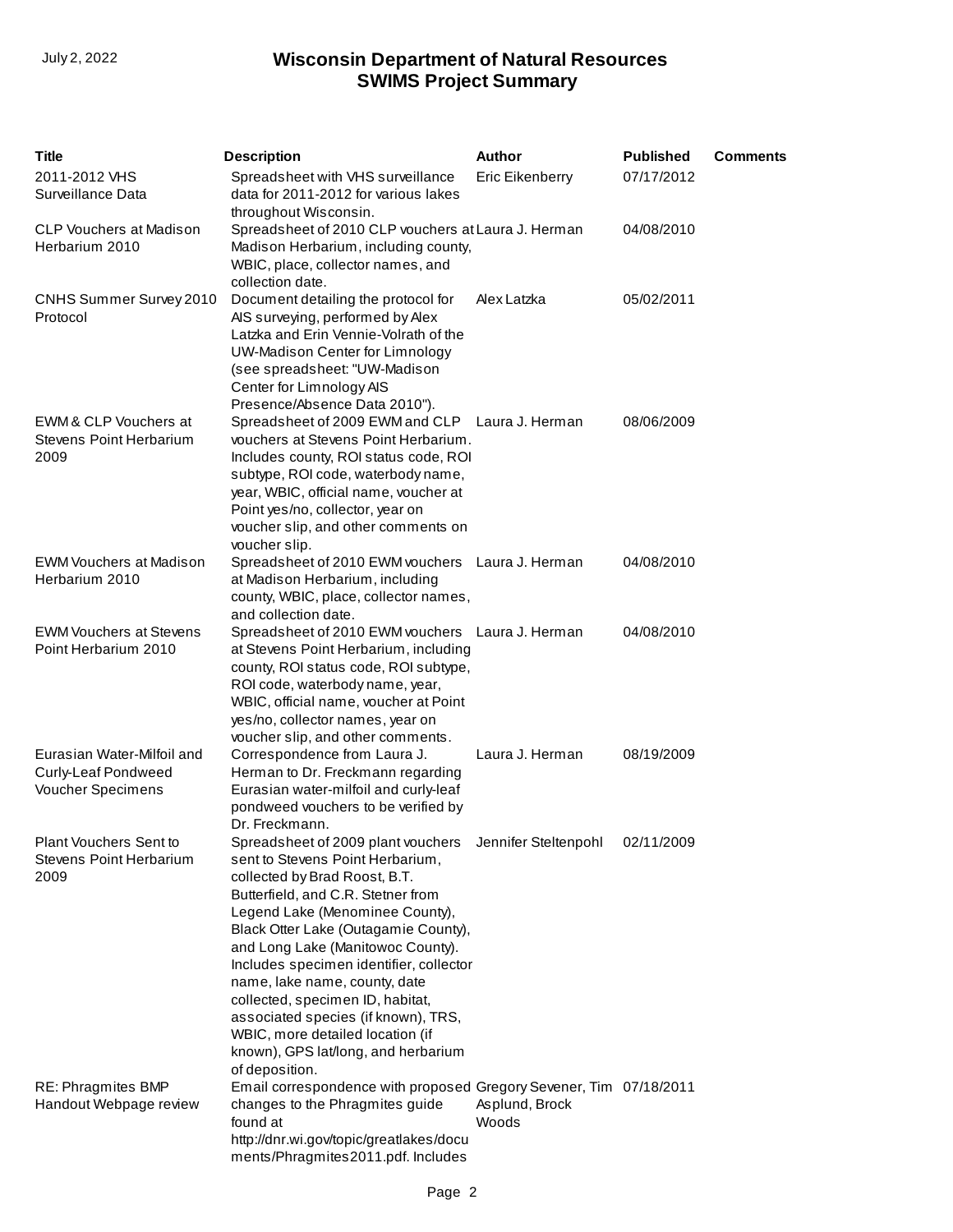| <b>Title</b>                                                                   | <b>Description</b>                                                                                                                                                                                                                                                                                                                                                                                                                                | <b>Author</b>        | <b>Published</b> | <b>Comments</b> |
|--------------------------------------------------------------------------------|---------------------------------------------------------------------------------------------------------------------------------------------------------------------------------------------------------------------------------------------------------------------------------------------------------------------------------------------------------------------------------------------------------------------------------------------------|----------------------|------------------|-----------------|
|                                                                                | new information about phragmites<br>control methods and treatment.                                                                                                                                                                                                                                                                                                                                                                                |                      |                  |                 |
| <b>Shawano County Missing</b><br>Vouchers 2011                                 | Spreadsheet with 2011 voucher<br>specimens from Shawano County,<br>including Eurasian Water Milfoil, Curly-<br>Leaf Pondweed, Banded Mystery<br>snails, and Chinese Mystery snails.                                                                                                                                                                                                                                                               | Jon Motquin          | 08/22/2012       |                 |
| Snail Monitoring and<br>Verification 2012                                      | Found in Big, Grass, Kolpack, Lulu,<br>Lower Red, Round, Shawano,<br>Washington, and White lakes.<br>Verification of Chinese Mystery Snail, Laura J. Herman<br>Banded Mystery Snail, Brown Mystery<br>Snail, Zebra Mussels, and possible<br>occurrence of Japanese Mystery Snail<br>found in various Wisconsin Lakes,<br>verified by Laura Herman and sent to                                                                                     |                      | 10/12/2012       |                 |
| Spiny Waterflea Monitoring<br>2009                                             | La Crosse for parasite analysis.<br>Includes species classification,<br>natives, county, lake, WBIC, collectors,<br>and date collected.<br>Excel document with 2009 Spiny<br>Waterflea monitoring data for 100+                                                                                                                                                                                                                                   | <b>Wisconsin DNR</b> | 01/06/2010       |                 |
|                                                                                | Wisconsin lakes. Includes lake name,<br>WBIC, county, collector(s), region, date<br>sample was collected, number of<br>samples, +/-, analyzed by, date<br>sample was analyzed, volume that<br>was analyzed, comments, and data                                                                                                                                                                                                                    |                      |                  |                 |
| <b>Stevens Point Herbarium</b><br>Specimen Info 2009                           | sheet y/n.<br>Spreadsheet with 2009 specimen info Jennifer Steltenpohl<br>for Stevens Point Herbarium, collected<br>by Mary Gansberg from lakes in<br>Kewaunee, Manitowoc, and Door<br>counties. Includes specimen<br>identifier, collector name, lake name,<br>county, date collected, specimen ID,<br>habitat, associated species (if known),<br>TRS, WBIC, more detailed location (if<br>known), GPS lat/long, and herbarium<br>of deposition. |                      | 10/16/2009       |                 |
| <b>UW-Madison Center for</b><br>Limnology AIS<br>Presence/Absence Data<br>2010 | Spreadsheet with 2010 AIS<br>presence/absence data collected by Vennie-Volrath<br>Alex Latzka and Erin Vennie-Volrath of<br>the UW-Madison Center for<br>Limnology, including data from 35<br>lakes throughout Oneida and Vilas<br>counties. A related document, "CNHS<br>Summer Survey 2010 Protocol,"<br>details how the lakes were selected<br>for AIS surveying and protocol for<br>surveying the lakes.                                      | Alex Latzka, Erin    | 05/02/2011       |                 |
| VHS Surveillance Data for<br>2006-2009 and 2011                                | Spreadsheet with VHS surveillance<br>results for years 2006-2009 and for<br>2011 for various lakes throughout<br>Wisconsin.                                                                                                                                                                                                                                                                                                                       | Rebecca Jordan       | 10/14/2011       |                 |
| Western Mosquitofish<br>Status in Wisconsin - 2009                             | A report on the presence of Western<br>Mosquitofish in southwestern                                                                                                                                                                                                                                                                                                                                                                               | John Lyons           | 10/06/2009       |                 |